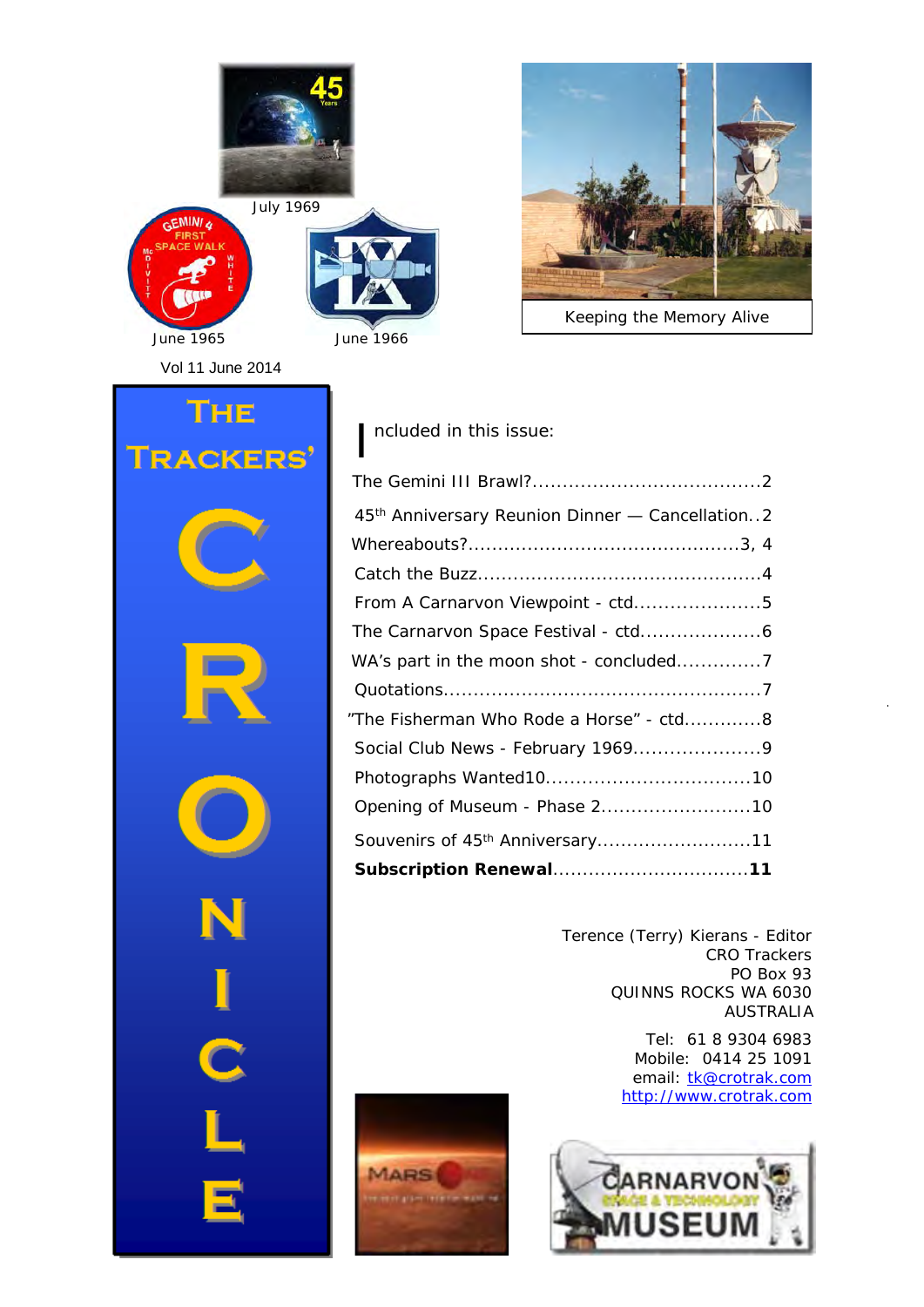## **45th Anniversary Reunion Dinner Cancellation**

Regrettably my appeal for ticket purchases has met with very little response.

So it is with much disappointment that I have to advise that the

#### **45th Anniversary Reunion Dinner has been cancelled.**

Those who have already booked, whom I thank, will receive a full refund in due course.

I trust that this is not a portent for the future of The Trackers'CROnicle.

#### **The Gemini III Brawl?**

*By Paul Dench*

 $\Box$  ssentially the hoo-hah was in the  $L$ USA.

CRO had just five participants - Lewis Wainwright (Station Director), Bill Kempees (TLM Supervising Engineer), Paul Dench (PCM Senior Engineer), Danny Hunter ('Simulation' CapCom), and Pete Conrad ('Mission' CapCom).

Once the responsibilities were established there was only me involved, re-patching the CapCom meters to and fro... but a lot of gossip all around the station.

As the PCM Supervising Engineer I was responsible for the PCM-1 and PCM-2 telemetry systems and the configuration of the four control room consoles. The consoles had already been configured properly to Gemini III mission documentation so I was surprised when Pete Conrad asked me to change the location of about half-a-dozen read-outs on the CapCom console. I wasn't sure what I should do.

I consulted with my boss, Bill Kempees, TLM Supervising Engineer. Soon the two of us were consulting with Lewis Wainwright, Station Director, in his office. It was decided I should comply with Conrad's request until Lewis received further clarification from Mission Control.

I changed the CapCom configuration in about half-an-hour. It required removing an approximately 650cm by 400cm panel from each of PCM-1 and PCM-2 and re-plugging the required six or so connections. It was not long before Danny Hunter, the Flight Team Leader quite rightly protested, and the rest is history – an international furor.

For the rest of the mission I changed the connections quite frequently to meet the respective needs of Danny Hunter for simulations and Pete Conrad for the live mission. No other reconfigurations were required.

Naturally it was a big hoo-hah and all sorts of rumours circulated around CRO, but all it really amounted to was an arrangement between Pete Conrad, Danny Hunter and me.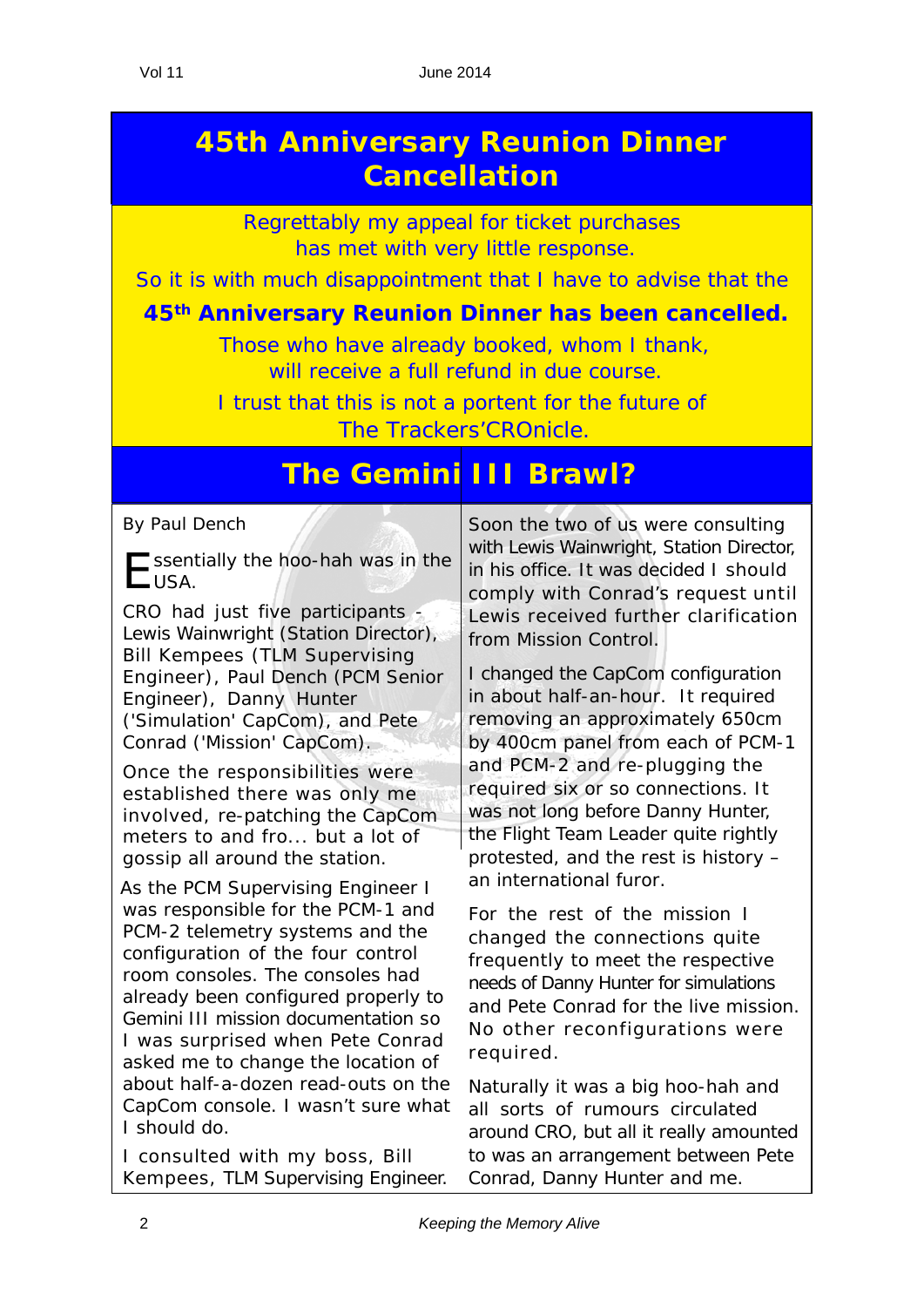#### **Whereabouts?**

As a result of Paul Dench supplying his "staffing list", augmented<br>Courtesy Brian Milne, the "Whereabouts" table of those for whom we have no contact details has expanded to more than one page. Thanks to those who have sent updates.

| C Abott                  | L Donkin                | John Keane                |
|--------------------------|-------------------------|---------------------------|
| Eric Ainsworth           | John Draper             | Mike Keen                 |
| Gay Albon                | <b>Mike Dresser</b>     | Jim Keenan                |
| <b>Bill Arbery</b>       | <b>Bruce Duff</b>       | John Kelman               |
| Allan Barber             | I Dunleavy              | Roy Mallinson             |
| John (Allan) Barber      | Dave Elliot             | <b>Bob Marr</b>           |
| <b>Matt Barber</b>       | J Erickson              | Keith Mathieson           |
| Keith Barnard            | Ian Few                 | <b>Alec Matthews</b>      |
| <b>Barrow</b>            | Ian Findlay             | K McCarson                |
| Deidre Beaumont          | <b>G</b> Francis        | Ian McDonald              |
| <b>Elizabeth Beckett</b> | <b>Ben Franklin</b>     | S McDonald                |
| Keith Beveridge          | David Froom             | <b>Frank McGregor</b>     |
| <b>Michael Billings</b>  | Jamie Gardiner          | Eileen McLaughlan         |
| G Bond                   | L Gardner               | Don McLellan              |
| S Boyce                  | <b>S</b> Garner         | Nola Meiklejohn (O'Byrne) |
| <b>Bill Boyle</b>        | <b>G</b> Carrick        | R Miller                  |
| <b>B</b> Bradley         | C George                | <b>Ray Mills</b>          |
| Phil Brindley            | Joe George              | Marilyn Milner (Gobby)    |
| Hans Britz               | <b>Richard Govern</b>   | John Mogg                 |
| Dave Brooks              | <b>Brian Gray</b>       | Sharon Morgan (Todd)      |
| T.F.A Brown              | <b>Terry Haggett</b>    | J Murray                  |
| W Brown                  | Peter Hardwicke         | Dennis Naylor             |
| J Burdett                | <b>Ron Harmes</b>       | <b>Gloria Neal</b>        |
| R Burdett                | Anne Harvey (Brookes)   | <b>Ellie Nichols</b>      |
| Robert Burns             | D Hatch                 | <b>K Elton Nickerson</b>  |
| <b>Joy Cameron</b>       | Gail Heileman           | <b>Graham Nielsen</b>     |
| Geoff Cardwell           | Stan Hills              | John Noble                |
| John Cawthrey            | <b>Ernie Hindley</b>    | ? O'Brien                 |
| <b>Brian Clifford</b>    | Dave Hine               | Joan Oats                 |
| Keith Clifton-James      | A Holgate               | W Oliver                  |
| Barbara Cobcroft         | Phyllis Hook (Watson)   | Denis Owens               |
| Jim Crossland            | J Hopkins               | John Paddon               |
| Noel Cunningham          | Vivienne Lawer (Hopper) | Diane Pitman (Housley)    |
| F Dawes                  | Deidre Howard           | John Platten              |
| <b>Andrew Dempster</b>   | <b>B</b> Hughes         | D Powell                  |
| Jean DeVis               | Ed Humphreys            | M.J.K Power               |
| Marilyn Dick             | <b>B</b> Hunter         | Wendy Puccinelli          |
| <b>Olive Dick</b>        | D Hutchins              | Lorna Quinn               |
| Neville Dippell          | Ian Jones               |                           |
| Cheryl? Dixon            | Vera Kastropil          |                           |

*The quest continues; the list has got a bit shorter, thanks to George Allen et al. I have been given information concerning the possible whereabouts of a few of these, but so far have not been successful in obtaining, or confirming, details. The last Reunion Dinner brought out some missing persons, but there are also a few who do not wish to be contacted.*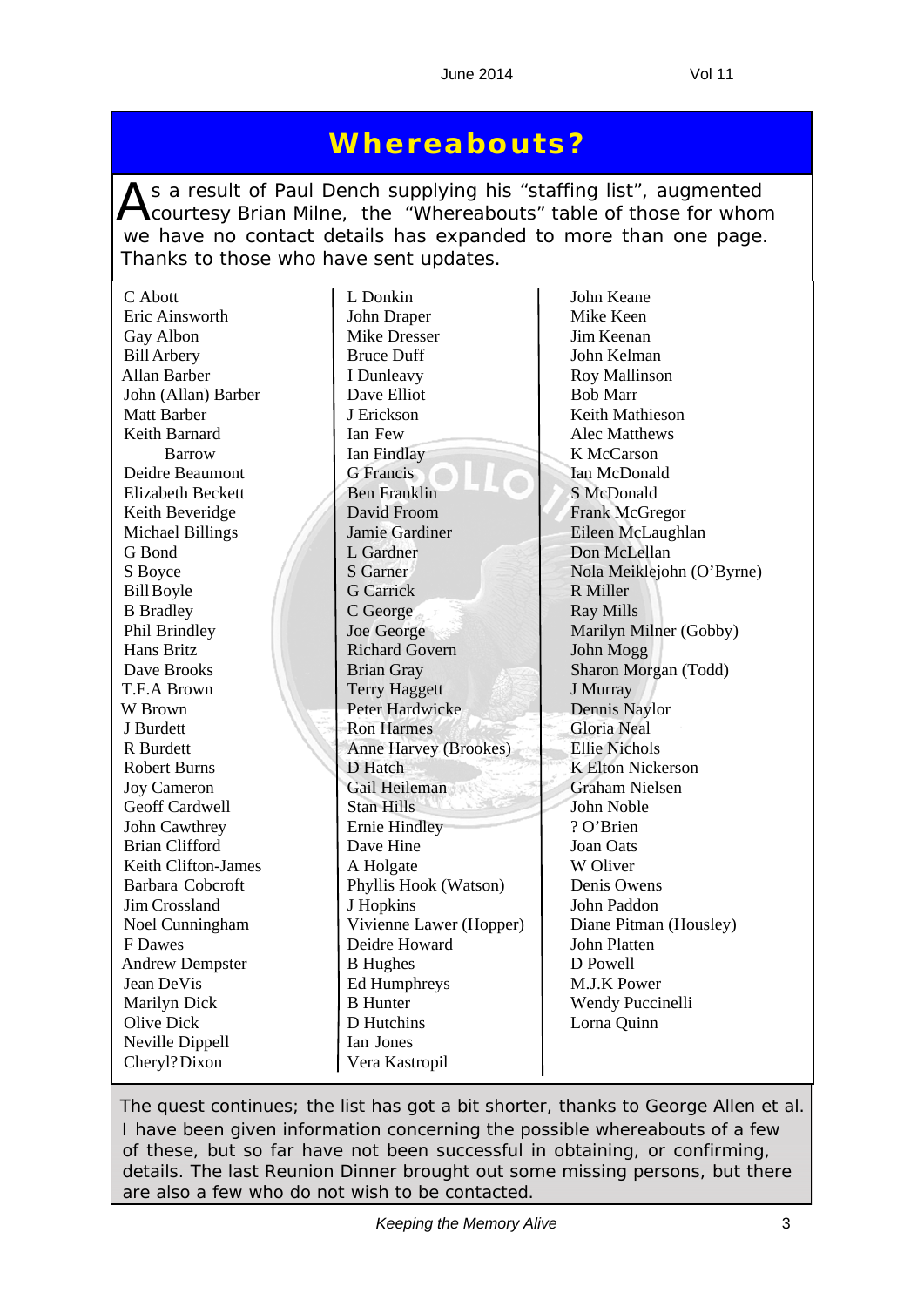#### **Whereabouts? ctd.**

Roger Ramsden George Sefton-Bellion Christine Thomas A Rees D Selby Howard Thomas Dave Rendell Ron Shand Ron Shand Don Thompson<br>Frank Rice Fred Sharland Jack Thompson Frank Rice **Fred Sharland** Jack Thompson Doug Richards <br> 2 Sheehan Patsy Thompson (Nolan) D Richardson Jeff Shuttleworth Larry Tomkins Harry Richmond Ray Skender Frank Toomey Ralp Richmond Lyn Smart (Willis) Mike Travell Dave Rickards J Smith Ernst Uhl G Riley George Small Tony Vingerhoets Brian Robinson P Smith Dave Walker Lynne Rosser Roger Smith Roger Smith Tom Ward Ted Rosser Dave Standbury Mrs B Ward Lindsay Sage John Stanton N Wardle Stewart Sands Bill Smythe A Watermeyer Ron Sargeant Hazel Snook (Howse) Irene West Bob Scott Barbara Stephenson (Vernon) Bernie Wilbourne Lorraine Scott-Malcolm (Erlandsen) Barbara Teahan Glen Williamson Glen Williamson Barbara Teasdale Garnet Wilmott Michael Scott-Malcolm Russell Schwarzer Des Terrill Brian Wilson **Dorcas Sefton-Bellion Ray Zatorski**  $\overline{a}$ 

#### **Catch the Buzz**



The "Catch the Buzz!" DVDs are now available for sale at the museum. Cost is \$22.00 plus postage. It features:

- Carnarvon Airport Welcome;
- $\bullet$  Kids Q & A:
- Cocktail Party, which includes Buzz's inspirational speech, and
- Opening of museum

It is a great memento if you were there; if you weren't ...you'll wish you were! But at least now you'll feel part of one of Carnarvon's biggest events.

Please order through the website at: http://www.carnarvonmuseum.org.au/buzz.html



4 *Keeping the Memory Alive*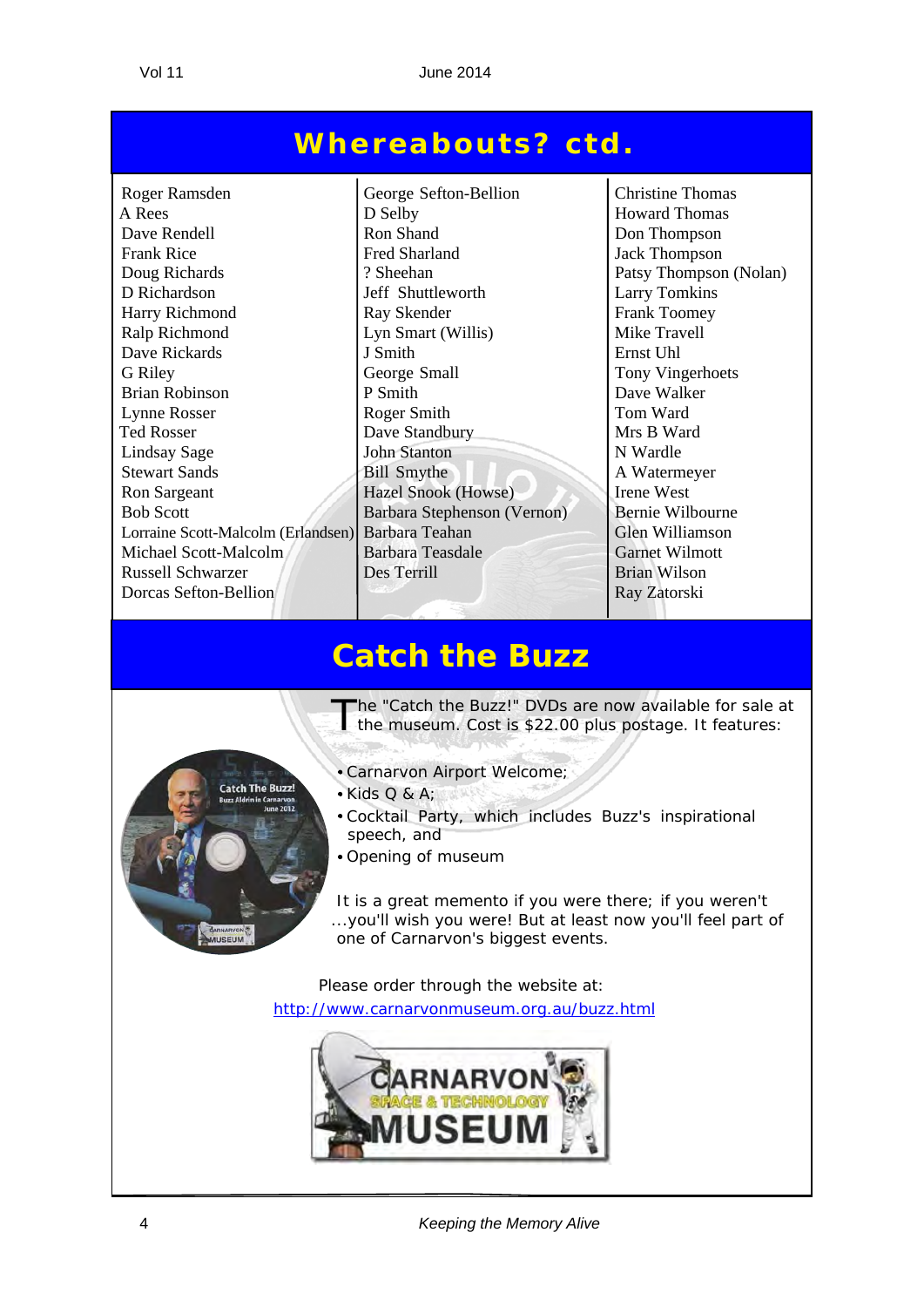#### **From A Carnarvon Viewpoint - ctd.**

#### **Gemini III The first Gemini manned flight. 24 March 1965 AEST** *By Hamish Lindsay*

He recalled to me: "I remember flying in to Carnarvon the first time on MacRobertson Miller Airlines and the chap coming back and opening up the door and throwing my bags out on the red dirt and saying, 'See you on the way back, mate,' and off they went. That was at the end of about 54 hours of travelling.

I checked into the hotel and asked the girl behind the desk did she have a reservation for a Lieutenant Commander Conrad? She said, 'Upstairs on the second floor; take the first room that's made up and let me know the number on the way out!'"

#### **GEMINI III - THE FIRST MANNED GEMINI FLIGHT.**

**Command Pilot : Virgil 'Gus' Grissom. Pilot : John Young.**

**Backup crew: Command Pilot : Walter Schirra. Pilot : Thomas Stafford.**

**Fact Box.**

Gemini spacecraft number 3.

Callsign: Molly Brown.

Launch: 1424:00 UT 0924:00 USEST Tuesday 23 March 1965 (0024 AEST Wednesday 24 March 1965)

Splashdown: 1916:31 UT Tuesday 23 March 1965 (0516:31 AEST 24 March 1965)

Splashdown location: 22° 26'N by 70° 51'W

Mission duration: 4 hours 52 minutes 31 seconds

Inclination: 32.6°

Orbits: 3 orbits

Apogee: 224.2 kilometres.

Perigee: 161.2 kilometres.

Period: 88.3 minutes.

Total distance travelled: 128,748 kilometres.

Spacecraft weight: 3,236.9 kilograms

A threatening tropical storm detected off the north west coast of Australia by the Tiros satellite moved away from Carnarvon and by launch day the daily afternoon sea breeze was blowing steadily over the town as the station staff were picked up by the little gray Commer buses dashing among the houses.

The busses raced up to sun baked Brown's Range to drop us at the main T & C (Telemetry and Control) building where we escaped from the heat and sand outside, first grabbing a cup of tea or coffee and cooling off in the refreshing air-conditioning before spreading among the equipment to begin running through the final checklists.

*To be continued*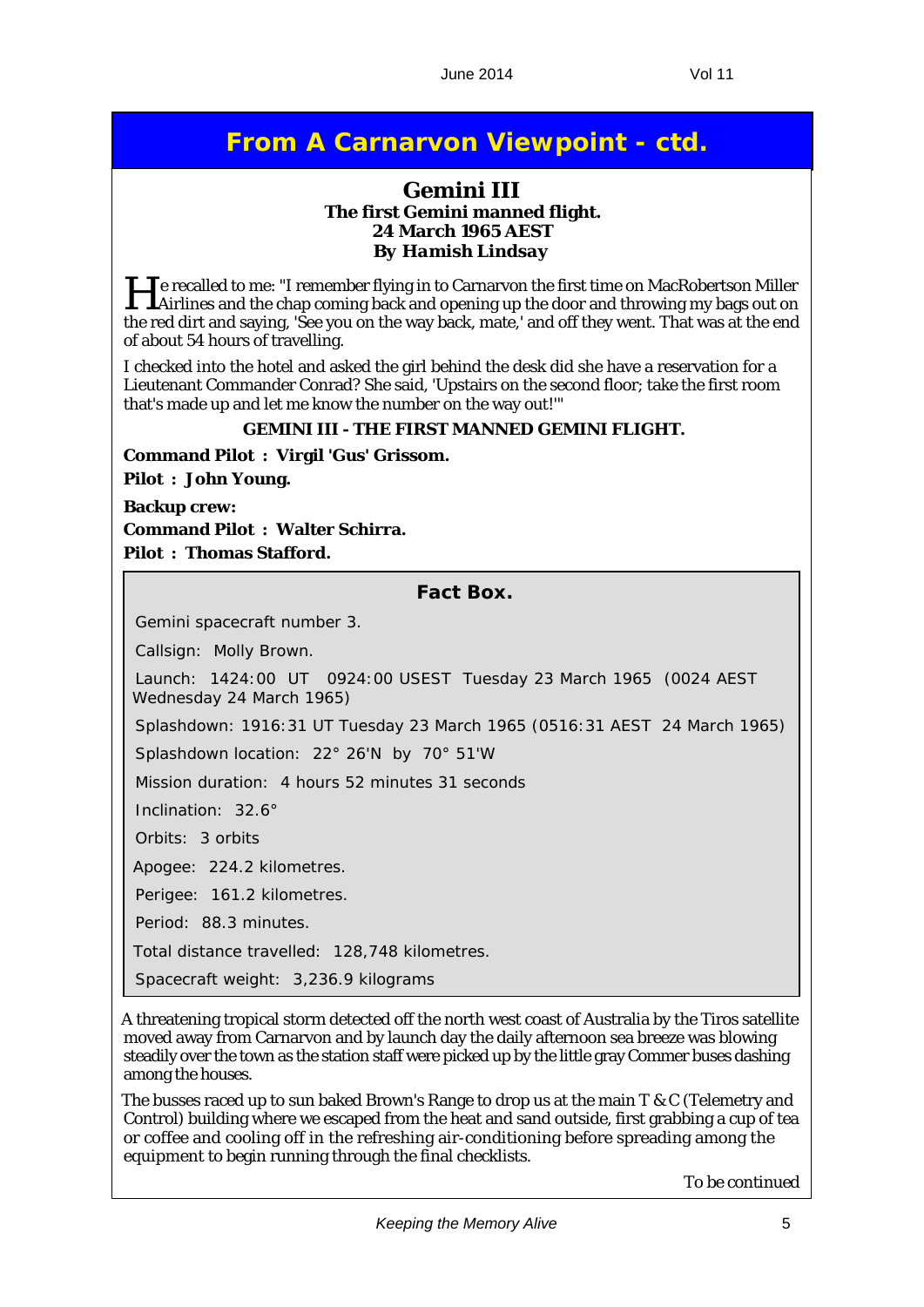## **The Carnarvon Space Festival ctd.**

C ince our splashdown in the Pacific I have come to realise that more than the rocks that we brought back or the experiments that we left, the true value of Apollo is the amazing story of innovation and teamwork that went into overcoming all the obstacles to reach the Moon. That effort was driven in part by competition, in part by scientific discovery.

Every one on Earth felt they had participated in this incredible journey as we landed and walked on another celestial body for the first time in the history of mankind. And that feeling of participation that brought together humanity holds a value beyond measure.

The world welcomed us back from the Moon as heroes, however I understood that people were not cheering for three guys but for what we represented that, by coming together we had accomplished the impossible.

It's been forty-two years since Neil and I walked on the Moon and I still have an adventurous spirit today. I've been up to the North Pole on a Russian nuclear icebreaker, and down 3,810 metres, or approximately two miles, to the ocean floor to see the Titanic, and that was in a French little yellow submarine. My favourite thing to do on this planet is to scuba dive and to try and do it at least a couple of times a year as my schedule allows.

Here I am on a trip to the Galapagos Islands. My son Andy took this photo of me hitching a ride on a whale shark don't you try that.

These days I continue my efforts as a global statesman for space for our future in space, and have two suggested guiding principles for our space venture. Number one: a continuously human presence in space, and two - global leadership in space.



*Photograph - Schellie-Jayne Price* 

This morning I met a group of trackers in Perth before boarding our charter flight. I was amazed to find that some of them had travelled from the east coast of Australia. Tonight I welcome those trackers back to Carnarvon and I would like to sincerely thank them for all their efforts in the Gemini and Apollo days, and for travelling to be here tonight for this special evening."

The party finished about 2130 and we returned back to our hotel where I sat down in the bar and yarned with some trackers. As I was thinking of going to bed the hotel brought out two large platters of prawns and oysters and a big bowl of potato chips - all free.

Morning of Saturday 23 June at 0900 we boarded our two buses and headed off on a tour around Carnarvon. The town has changed dramatically from when I lived here. Gone was the frontier town and its welcoming drunken rusty steel arch and bare light bulbs, the weathering camel wool wagon relics by the side of the road, the red sand and desert scrub I remember.

Everywhere the impression was green gardens, lush lawns, trees, modern buildings. Our tour began with the mile long jetty and its museum. The jetty was in use when I was living here, with the train going out to meet the ships. *To be continued*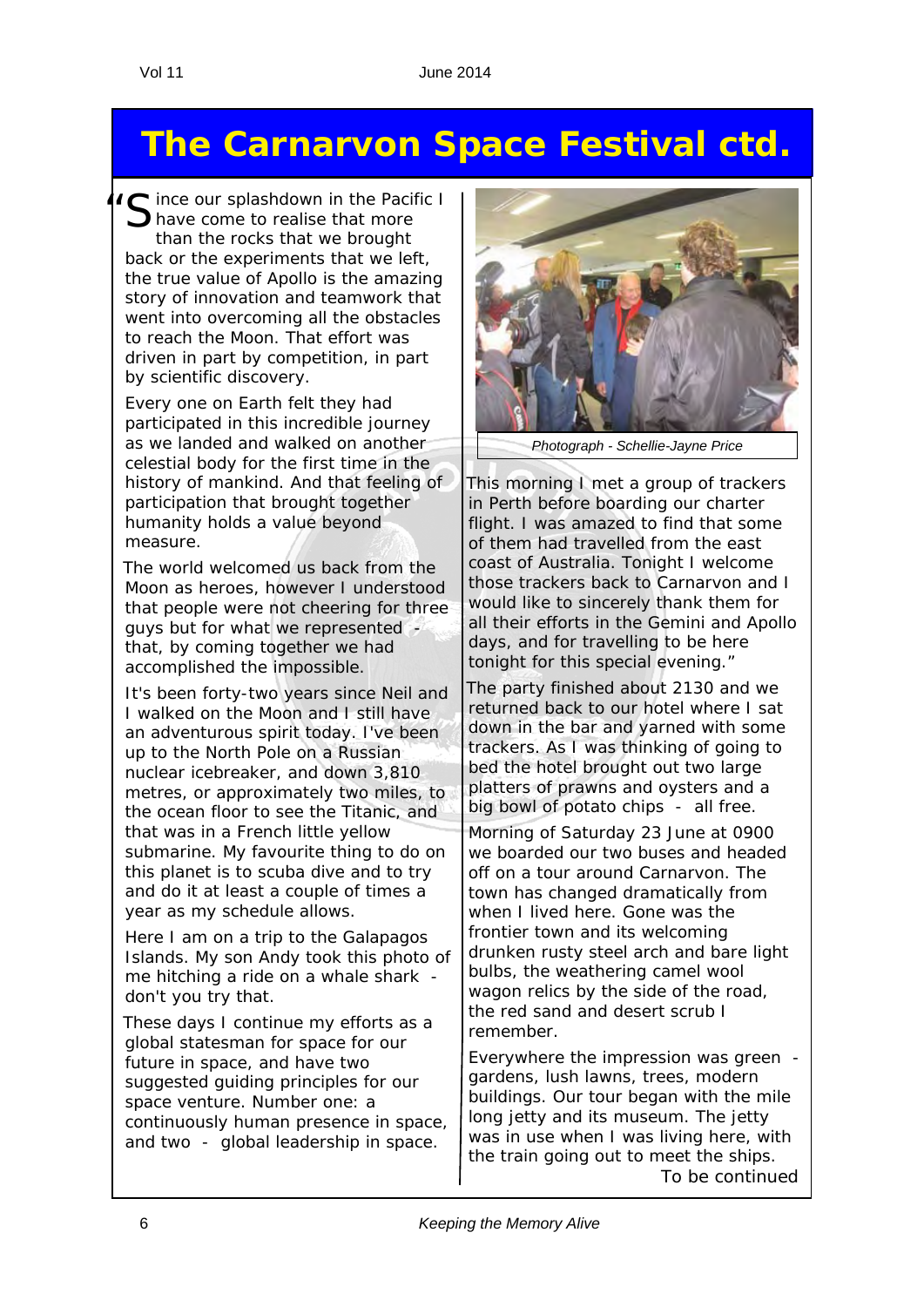## **WA's part in the moon shot, concluded**

*From a Supplement to Weekend News — Courtesy Jack Watson*



"Reporter John Perry and photographer Phil Martin flew to Carnarvon to show the part WA will play in putting the first man on the moon.



*Tracking station director R.P.Jacomb (STADIR is his 'short' title) takes a breather near one of his responsibilities, a 30ft Apollo unified S-Band system scanner which belts out up to 20kw of power.*

Text biggest thing on the skyline to the Apollo dish antenna is the king-size 29ft. span of the mighty FPQ-6, radar. This electronic monster stands to the north in solitary splendor on a reinforced concrete tower, looking for all the world like a monstrous strutted golf tee on a sugar cube.

This is one of, the most accurate tracking radars in the world, listing distance and angular position to a yard, way out in black space. The agile FPQ-6 can track any spacecraft fitted with an electronic beacon. It can also button onto a Gemini or Apollo manned craft by following signals bouncing off the capsule's metal surface. This is just another facet of the joint Department of Supply-NASA diamond gleaming among Carnarvon's sand hills. Technically called a long-range high acquisition radar, it can finger 32,000 miles out into space, from Earth. Incidentally, all information collected at Carnarvon from the speeding capsule is sent to the Manned Space Flight Control Centre in Houston, Texas, during actual mission passes.

After all groups of passes within Carnarvon's range, the Brown Range gear has to be set up again and a rigid lead-in procedure adopted for the next group of passes.

(*Regretfully the rest of this article is currently "not found".*)

#### **Quotations**

"*It suddenly struck me that that tiny pea, pretty and blue, was the Earth. I put up my thumb and shut one eye, and my thumb blotted out the planet Earth. I didn't feel like a giant. I felt very, very small.*" ~Neil Armstrong

"*The world itself looks cleaner and so much more beautiful. Maybe we can make it that way - the way God intended it to be - by giving everyone, eventually, that new perspective from out in space.*" ~Roger Chaffee

"*From out there on the moon, international politics looks so petty. You want to grab a politician by the scruff of the neck, drag him a quarter of a million miles out, and say, ''Look at that, you son of a bitch.'*" ~Ed Mitchell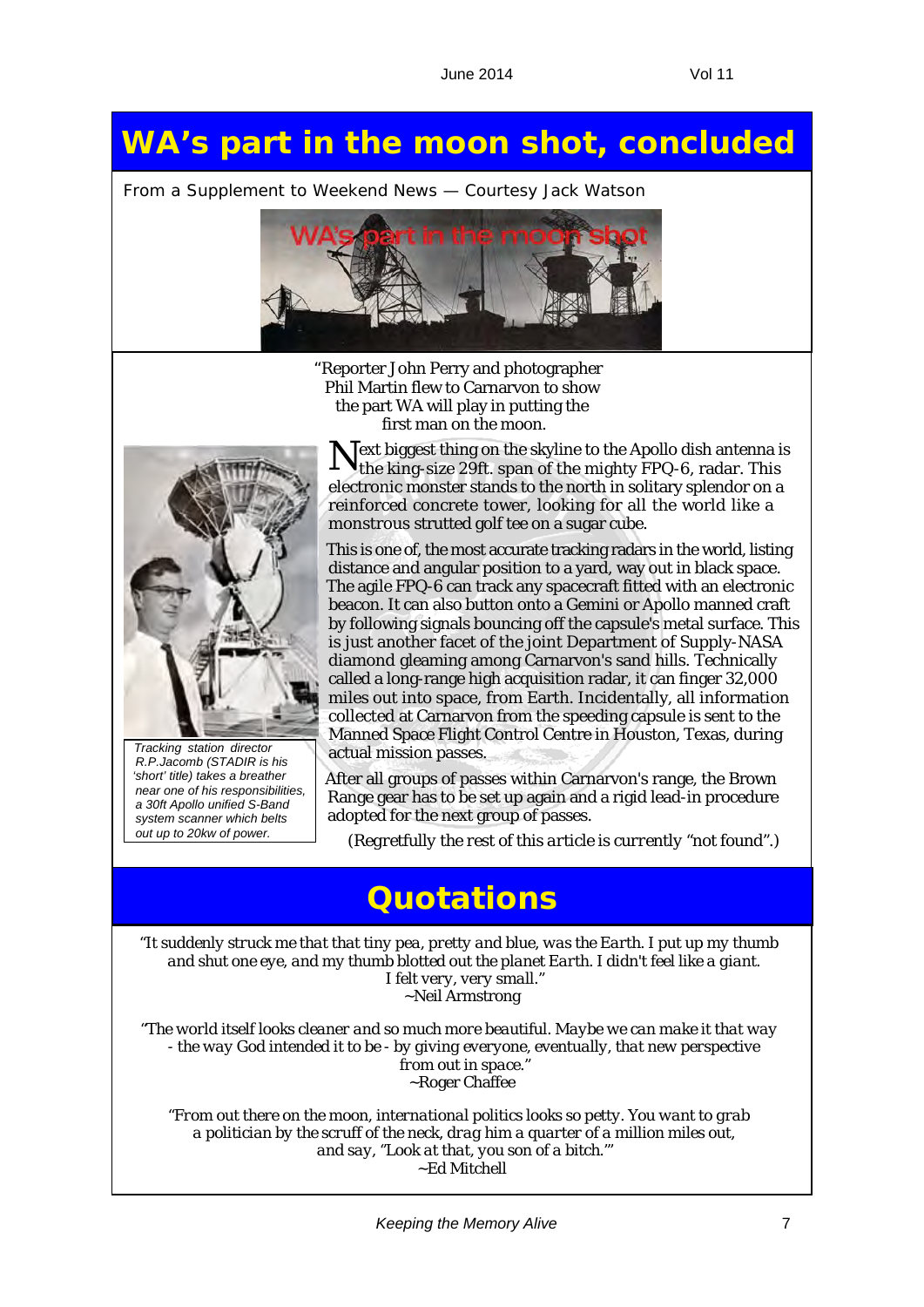## **The Fisherman Who Rode a Horse**

*Continuation of an extract from the autobiography of Ken Watters.*

Fortunately Carnarvon did all the right things and no harm was done. I stand to be corrected but it was found after investigation that our ground communications to Perth used the top wire of a sheep station's boundary fence for part of the way, apparently the wire between telegraph poles running across the property had come down and the station hands had jury rigged the wire to the fence. This fence had been cut during the spaceflight and Carnarvon lost communication with Perth and hence on to America. NASA immediately had what was known as a Troposcatter transmission system installed between Carnarvon and Geraldton.

This was probably the forerunner of a microwave communication system but worked on lower frequencies and relied solely on the horse-power of the signal being transmitted to blast its way through. The following year the Australian government agreed to build the OTC Satellite Earth Station whose antennas still dominate Carnarvon's eastern skyline and this site provided dependable communication between Carnarvon and Houston in Texas and the rest of the world.

Talking of Texas a team of Americans arrived to set up a laser cannon alongside the R&RR Bedspread antenna. A local contractor had spent several weeks preparing a huge concrete pad to mount the laser canon on. It was amazing the concrete pad would have been several feet deep. I was learned later that the laser beam had such a narrow beam width that the slightest vibration in the ground would deflect the beam 100's of yards away from its target hence the solid concrete base. The team eventually arrived to mount the laser cannon and shared our crew room facilities.

Americans always seemed to be a little up themselves to me and these guys were no different it was very difficult to get a conversation out of them. I did manage to find that Carnarvon had been chosen as the site to trial satellite tracking with laser because of the predominantly clear skies. The idea of mounting the laser alongside the R&RR antenna was because it had such a narrow beam width they need to lock the laser canon onto the bedspread antenna and do a search within the bedspread's beam-width while the antenna was locked onto the satellite.

Hitting a satellite in orbit would be a little like shooting a rabbit in the eye from 20 miles away. Well eventually after a couple of weeks of shooting away they finally hit a satellite and there was much jubilation. I was on day shift with them when the big day arrived and they returned to the crew room slapping each other on the back and in obvious high spirits.

"*Who won lotteries*"? I asked as they gathered around the table.

"*Better than lotteries sonny. We finally hit a target*".

"*Right on. Now would you Yanks like a coffee to celebrate*"? I asked as I got up to put the kettle on.

The atmosphere developed a sudden chill and I got no response. They sat together yakking away leaving myself and John to drink our coffee in silence.

*To be continued*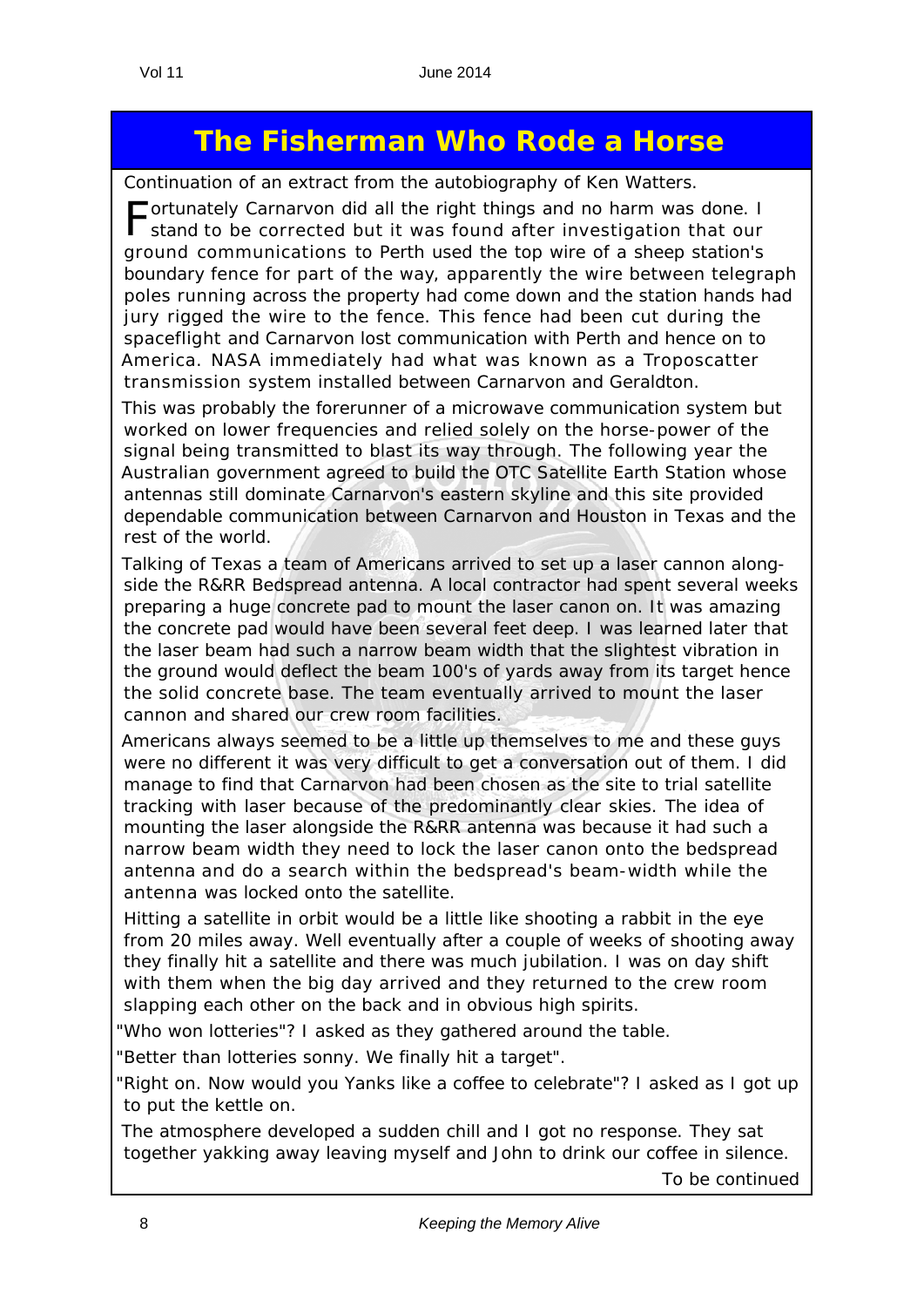### **Social Club News - February 1969**

# *FEBRUARY 1969*

#### **EDITORIAL**

With this issue, the magazine is presented in a new cover which has been supplied by AWA Head Office to a design prepared by Station staff. With better quality paper used for the magazine, I am sure you will agree that the presentation is greatly improved.

Since the last issue, a new Social Club Committee has been elected, I take this opportunity of asking for your support for the President and Committee for 1969. They are an energetic lot, particularly the Treasurer, who should have no trouble in squeezing the dues (juice) out of members.

Other events which have occurred over the past few months include the departure from the Station of Lewis Wainwright and the arrival of the new Station Director, Mr. Ray Jacomb. We extend a welcome to the new Stadir and his wife and look forward to making their acquaintance at future social club activities.

I would like to thank all those who contributed articles for this issue, but would like to see more sketches in future issues. Surely somebody on the Station has the ability to commnent on Station activities!!!!!

—---------------------------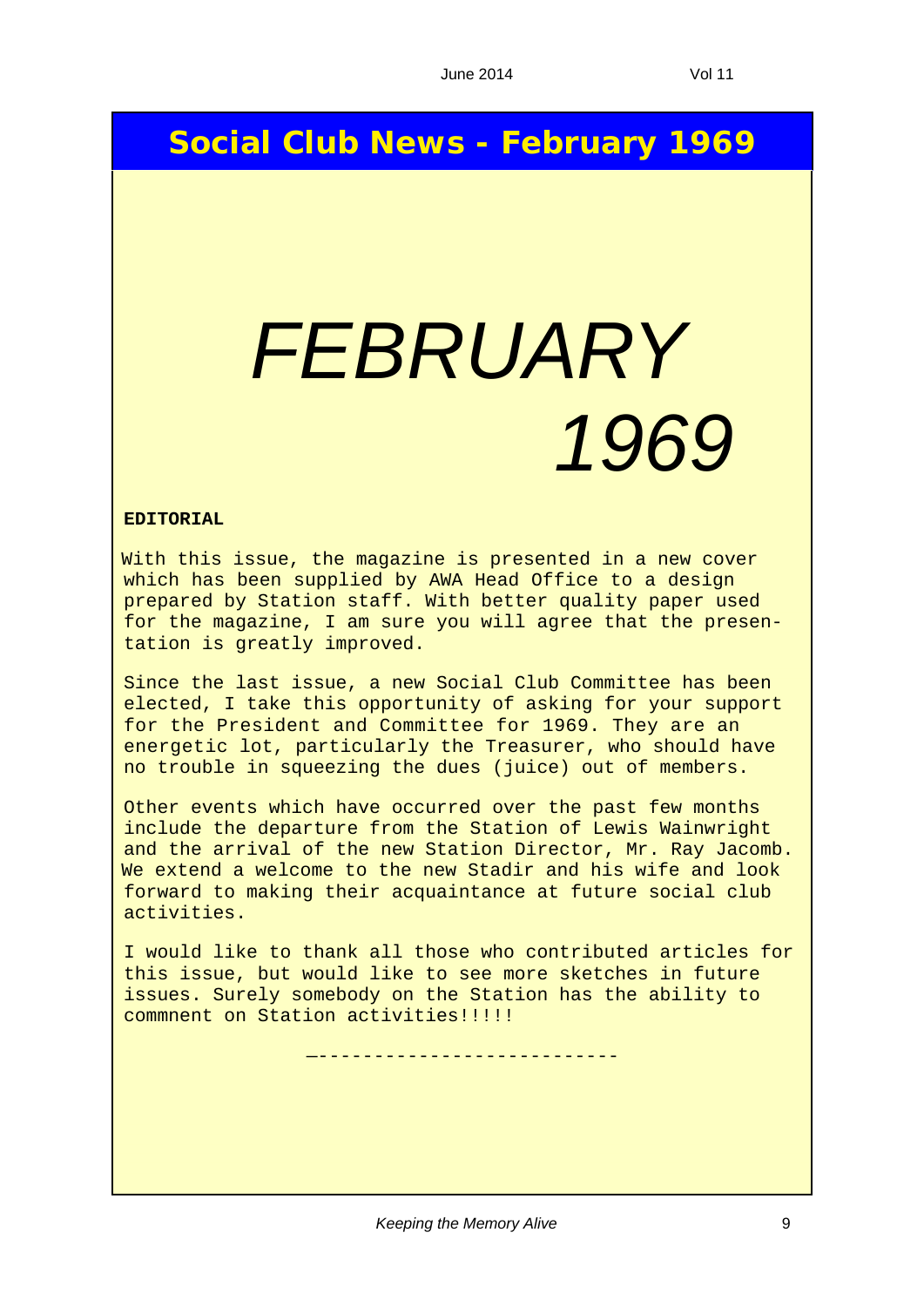$\mathbf{\mathbf{\mathsf{H}}}$ 

## **Recollections, concluded.**

#### *By Alan Gilham*

Fortunately I had worked out the position on the horizon from Bermuda's geographical location and assured him it would in about 10–15 minutes. This turned out to be a very good estimate and we acquired the rocket in that time.

On the 27th January 1967 we were preparing for a real network simulation when we had the news that the capsule had caught fire and the astronauts had perished. I think we were all stunned by this event and the Apollo program was halted for an indefinite time. At that time it had become evident that both my sons needed to be in a good educational establishment, so I prepared myself and family to return to UK. In the event this turned out to be a good decision since

both boys obtained degrees in Mathematics from Emmanuel College Cambridge, the elder boy also obtaining a Masters degree in Astrophysics.

In early November 1967 we made our last trip to Perth, this was not without incident as when we had a "comfort stop" we were confronted with two 6 foot kangaroos. We sold the car to our old bank manager who was now in Perth. There was another bank employee from Carnarvon in Perth who advised us on our money transactions to our advantage — Harold Wilson's famous "Pound in your pocket" speech happened just before we bought Sterling!

We shipped home on the Canberra, visiting South Africa and the Canary Islands on the way; it was a fitting end to what was really a unique experience.

# **Photographs Wanted**

Phil Youd is planning a Trackers Tribute room at the new, augmented, museum. He would like photographs (copied or scanned - not originals) of Trackers taken while they were at the Station; not necessarily at work; together with details. Fishing, sailing, partying or just plain drinking.

It is planned to display these photographs on the wall opposite to the video display in which quite a few Trackers featured.

Photographs should be sent to:

hitsradio@bigpond.au or phil@carnarvonmuseum.org.au

*The Editor*

## **Opening of Museum - Phase 2**

Good news from Eventscorp. They have granted the museum a nice amount of money<br>Gto bring Australian Astronaut Andy Thomas out from the US to open "Phase Two" of the museum in September. So jot the dates down now. **Friday September 19 and Saturday September 20** to be in Carnarvon.

In the evening of Sept 19 it is planned to host our Cocktail Party fundraiser at the Woolshed at the Carnarvon Civic Centre. The idea of this instead of holding the function up at the museum is to save money. I would prefer to have it on site at the museum, but to hold it up there requires hiring a large marquee. The one we hired last time cost \$36,000. so you see why we aren't doing that this time around.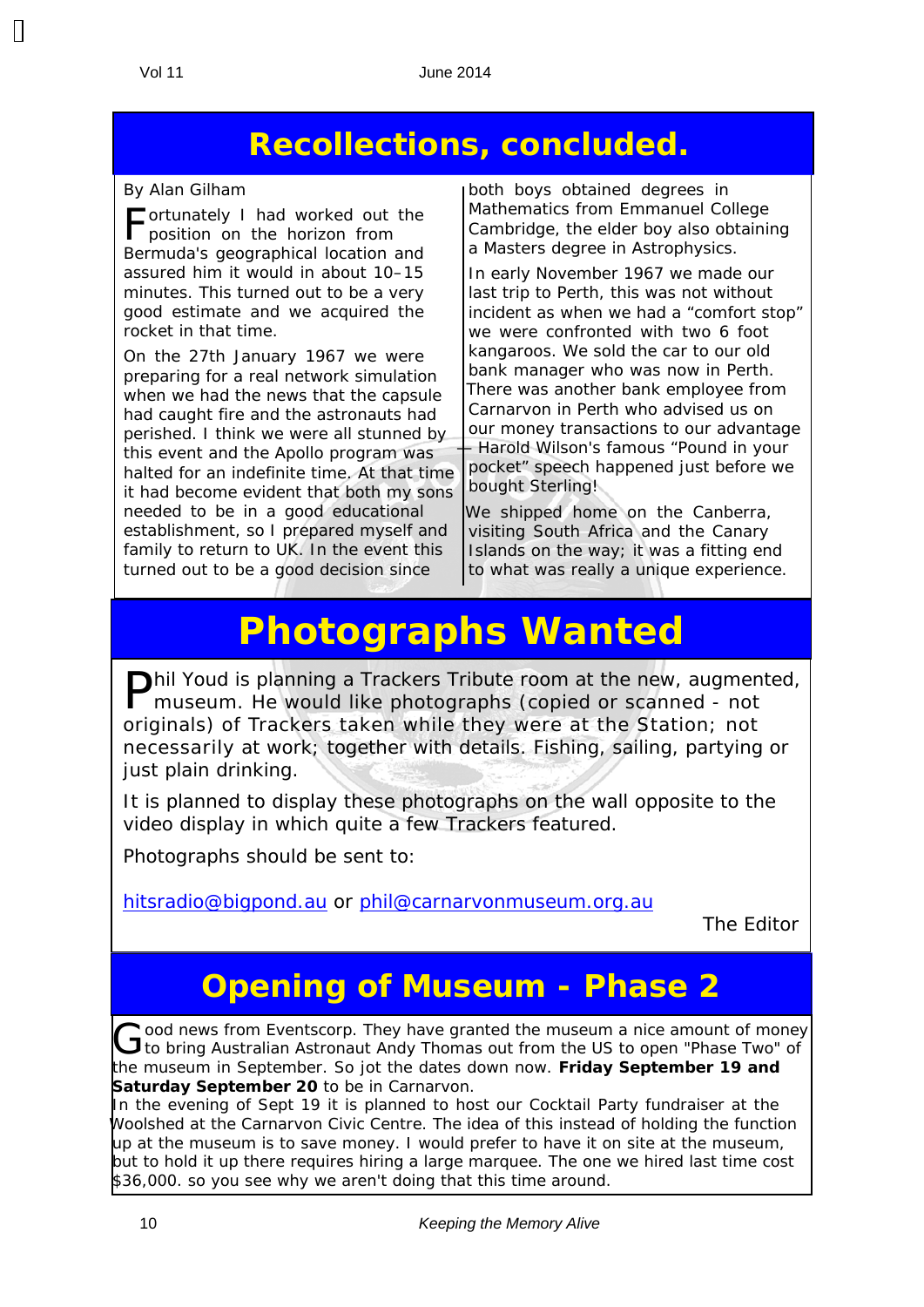| <b>Subscription Renewal</b>                                                                                                                                                            |                             |  |  |
|----------------------------------------------------------------------------------------------------------------------------------------------------------------------------------------|-----------------------------|--|--|
| <b>Subscription Renewal</b><br>$2014 - 2015$                                                                                                                                           |                             |  |  |
| Name:                                                                                                                                                                                  |                             |  |  |
| Mailing address:                                                                                                                                                                       |                             |  |  |
| E-mail address:                                                                                                                                                                        |                             |  |  |
| Amount: \$11.00 (E-mail (pdf) in colour); \$13.80 (b&w postal delivery)<br>(For non-Australian residents - \$AU21.40 for airmail delivery)                                             |                             |  |  |
| Preferred method of newsletter receipt:                                                                                                                                                | Mail                        |  |  |
| (Select one)                                                                                                                                                                           | E-mail (pdf)                |  |  |
| Payment may be made by personal cheque; or                                                                                                                                             |                             |  |  |
| money order; or                                                                                                                                                                        | Payable to TM & VA Kierans, |  |  |
| by inter-bank transfer (contact me for account details)                                                                                                                                |                             |  |  |
| Credit card — non-Australian residents only — (Visa/MasterCard) — www.stratapay.com<br>ref 100426593.                                                                                  |                             |  |  |
| (Please print name in "Comments")                                                                                                                                                      |                             |  |  |
|                                                                                                                                                                                        |                             |  |  |
| (please print)                                                                                                                                                                         |                             |  |  |
|                                                                                                                                                                                        |                             |  |  |
| ******                                                                                                                                                                                 |                             |  |  |
| <b>Souvenirs of 45th Anniversary</b>                                                                                                                                                   |                             |  |  |
| Those of you who purchased dinner tickets will also receive, as a courtesy, a<br>souvenir which would have been available for free to all at the proposed dinner.                      |                             |  |  |
| Anyone else who would like to purchase one of these unique, hand<br>embroidered, place mats should contact the editor for details. The cost<br>will be \$5.00 each, excluding postage. |                             |  |  |